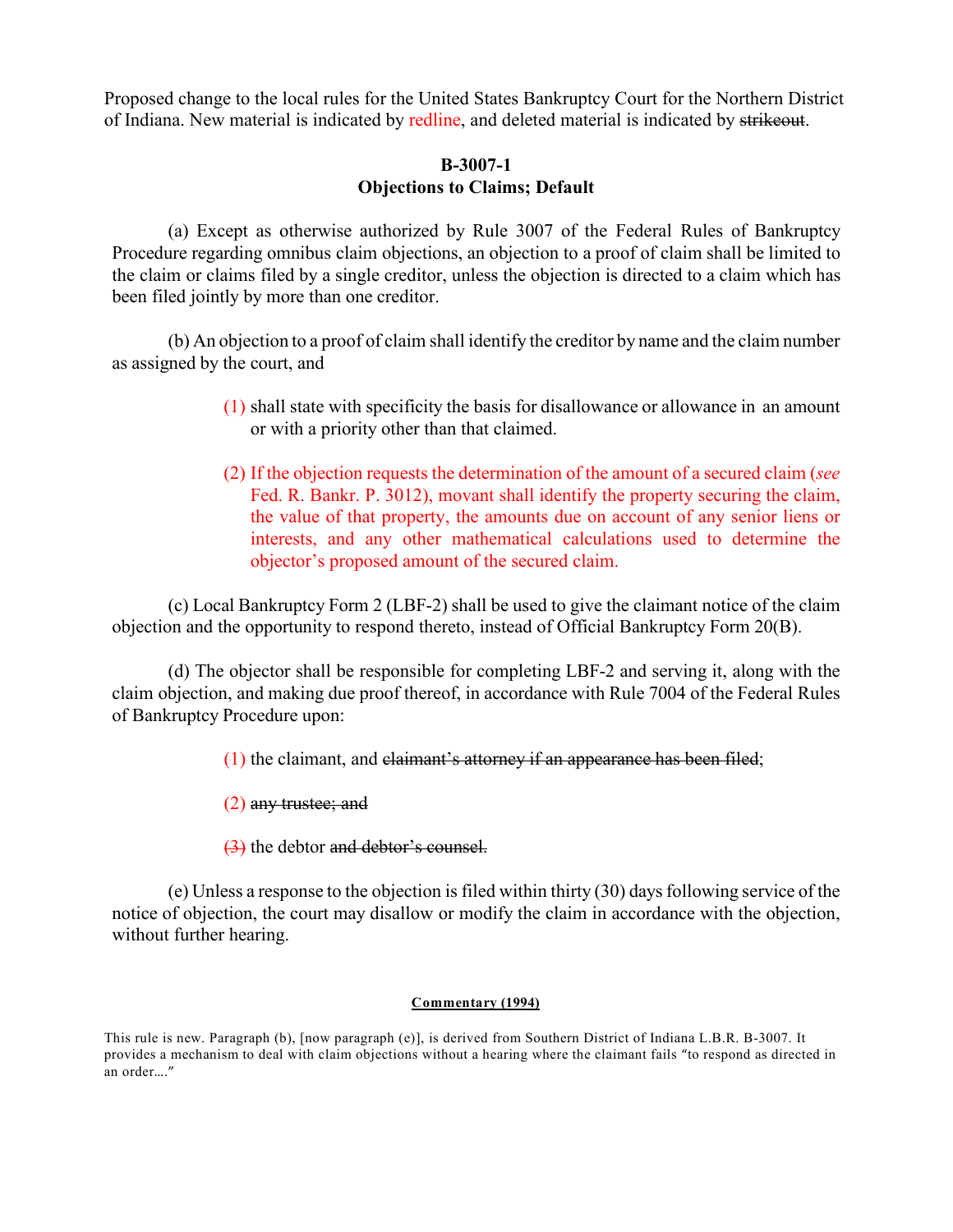Paragraph (a), [now paragraph (b)], does little more than state what one would expect an objection to contain – the reason for the objection – and the common sense requirement that it should be served upon the claimant as well as the other parties that are most likely to be interested in establishing the correct amount due.

#### **HISTORICAL AND REGULATORY NOTES**

By Order Making Technical Amendments to Local Bankruptcy Rules dated July 7, 2015, LBF-2 was amended to change the phrase "mail a copy of your response to" to "serve a copy of your response upon" and the word "mailed" to *"served."*

*By Order Amending Local Bankruptcy Rules dated May 5, 2011, this rule was amended to make technical corrections to clarify the rule.*

*Pursuant to Order Amending Local Bankruptcy Rules dated November 30, 2007, paragraph (a) of this rule was amended to conform to the provisions of the amended national rules.*

*Pursuant to General Order 2001-01 dated February 2, 2001, this rule was adopted along with LBF-2; General Order 98-1 was vacated.*